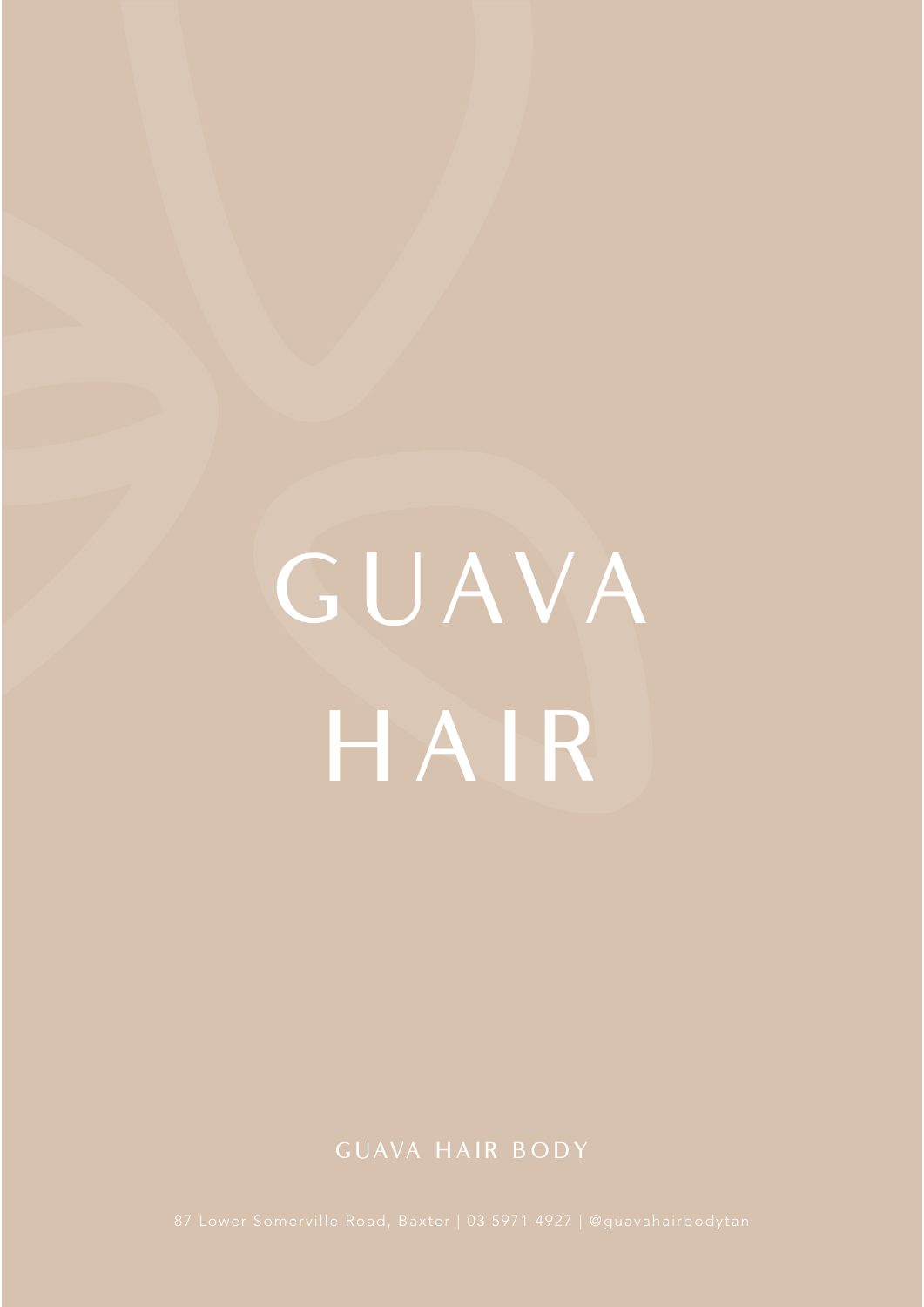| <b>CUTTING</b>                                    |      | Stylist |    | Senior<br>Stylist | <b>Style</b><br><b>Director</b> |
|---------------------------------------------------|------|---------|----|-------------------|---------------------------------|
| Restyle, Cut & Finish                             | From | 80      | 90 |                   | 95                              |
| Ladies Cut/Style Finish                           | From | 75      | 80 |                   | 90                              |
| Cut & Blow Wave add on with colour service        | From | 60      | 70 |                   | 80                              |
| Cut Only                                          | From | 65      | 65 |                   |                                 |
| Fringe Trim                                       |      | 15      | 15 |                   | 20                              |
| Junior Cuts (Under 18 years)                      |      | 20% off |    |                   |                                 |
| STYLING                                           |      |         |    |                   |                                 |
| Wash & Blow Wave                                  | From | 40      | 50 |                   | 50                              |
| Hair Up                                           |      | 120     |    |                   |                                 |
| Natural Wave Diffuse Dry After Colour             |      | 25      | 25 |                   | 25                              |
| <b>CURLY GIRL</b>                                 |      |         |    |                   |                                 |
| Initial Curly Girl Cut, Diffuse & Styling Session |      |         |    |                   | 185                             |
| Curl Rope & Diffuse                               |      |         |    | From              | 70                              |
| Cut & Diffuse                                     |      |         |    | From              | 135                             |
| MALE STYLING / BARBERING                          |      |         |    |                   |                                 |
| Mens Style & Fade                                 |      | 48      |    | 48 48             |                                 |
| <b>Buzz Cut</b>                                   |      | 30      | 30 |                   |                                 |
| <b>Beard Trim</b>                                 |      | 15      | 15 |                   | 15                              |
| HAIR TREATMENTS                                   |      |         |    |                   |                                 |
| Basin Treatments - Hydrate / Strengthen / Intense |      | 20      |    |                   |                                 |
| <b>O&amp;M Core Restore</b>                       |      | 30      |    |                   |                                 |
|                                                   |      |         |    |                   |                                 |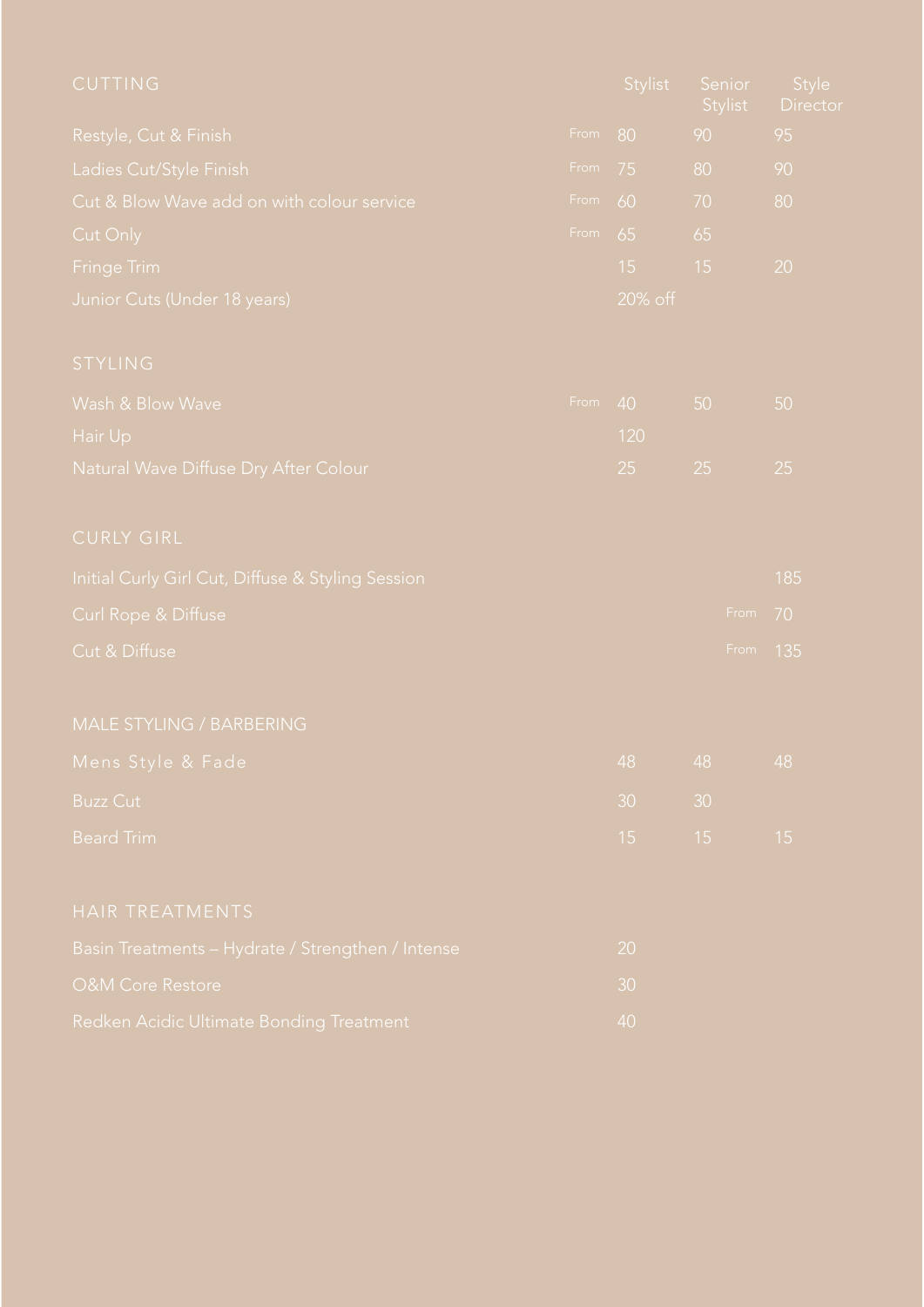| <b>COLOUR SERVICES</b>                   | Stylist               | Senior<br>Stylist | Style<br>Director |  |
|------------------------------------------|-----------------------|-------------------|-------------------|--|
| <b>FOILS</b>                             |                       |                   |                   |  |
| $1/2$ Head*                              | 125                   | 135               | 145               |  |
| 3/4 Head*                                | 150                   | 160               | 170               |  |
| <b>Basin Balayage</b>                    | 45                    | 45                |                   |  |
| Face Framing*                            | 100                   | 110               | 120               |  |
| Full Head*                               | 175                   | 185               | 195               |  |
| Balayage                                 | 185                   | 195               | 205               |  |
| *Compact foils additional 65             |                       |                   |                   |  |
| ORGANIC CORE COLOUR                      |                       |                   |                   |  |
| <b>Base Full Colour</b>                  | 105                   | 110               | 120               |  |
| <b>Base Regrowth Colour</b>              | 90                    | 95                | 100               |  |
| T-Zone - under 4 weeks                   | 50                    | 50                |                   |  |
| <b>COLOUR GLOSSING</b>                   |                       |                   |                   |  |
| <b>Toning Gloss</b>                      | 90                    | 95                | 100               |  |
| Gloss Root Melt (Two Tone)               | 95                    | 100               | 105               |  |
| Toning / Gloss with Foil Service         | 45                    | 45                |                   |  |
| Gloss Root Melt with Core Colour Service | $7\,5$                | $80\,$            | 85                |  |
| SPECIALISED COLOUR SERVICES              |                       |                   |                   |  |
| Perm                                     | Price on Consultation |                   |                   |  |
| <b>Hair Painting</b>                     | 150                   | 160               | 180               |  |
| <b>BRIDAL HAIR</b>                       |                       |                   |                   |  |
| Wedding Day Hair - Bride                 | Price from            |                   | 150               |  |
| Mother of The Bride / Groom - Up-do      |                       | Price from        | 120               |  |
| Mother of The Bride / Groom - Blow Wave  |                       | Price from        | 80                |  |